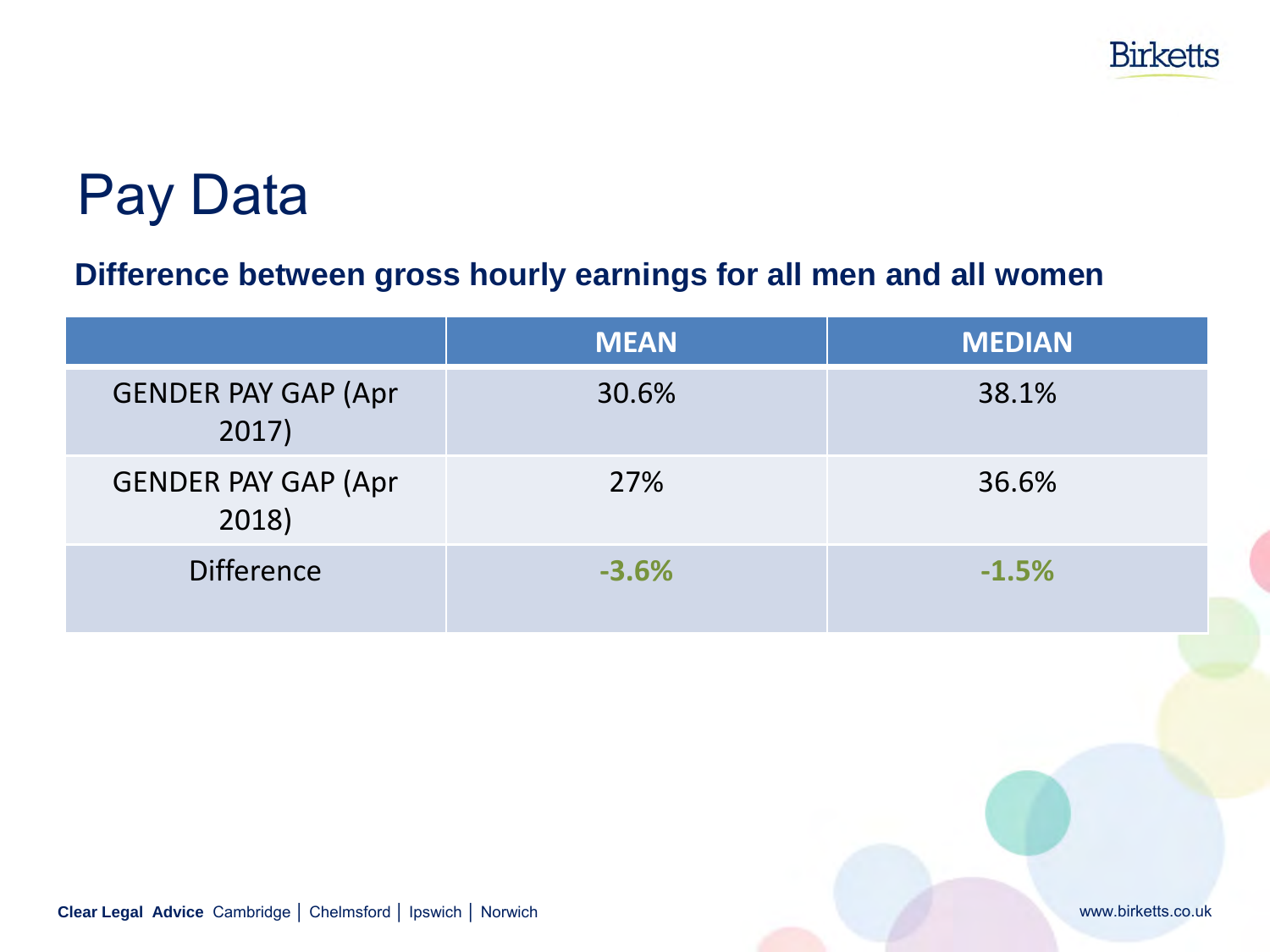

### Pay Data **Proportion of men and women in each pay quartile band**

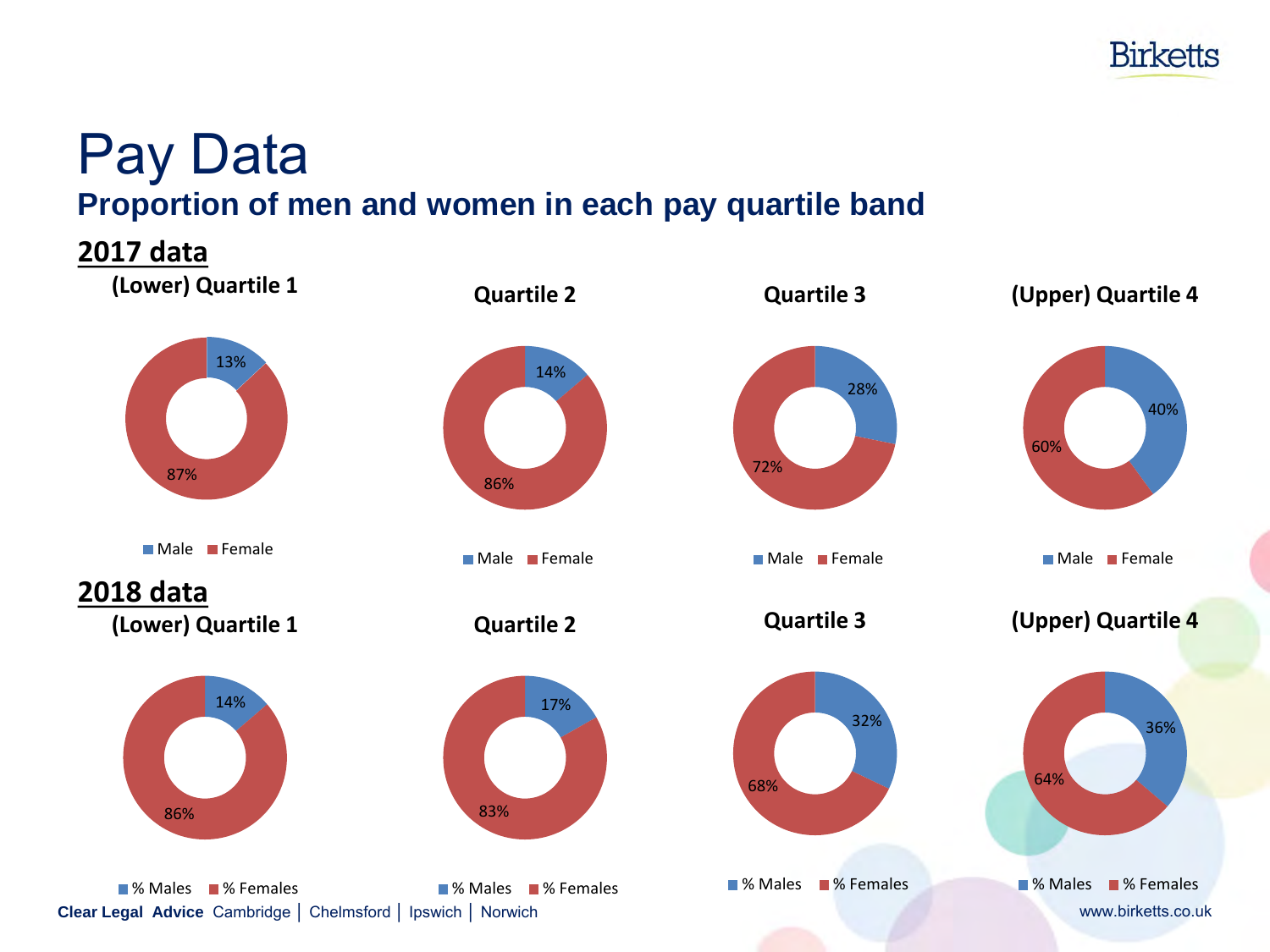# Incentive Data

### **Difference between bonuses paid to men and women**

|                                                    | <b>MEAN</b> | <b>MEDIAN</b> |
|----------------------------------------------------|-------------|---------------|
| <b>GENDER BONUS PAY GAP</b><br>$(Apr'16 - Mar'17)$ | 76.6%       | 47.3%         |
| <b>GENDER BONUS PAY GAP</b><br>$(Apr'17 - Mar'18)$ | 59.5%       | 42.7%         |
| <b>Difference</b>                                  | $-17.1%$    | $-4.6%$       |